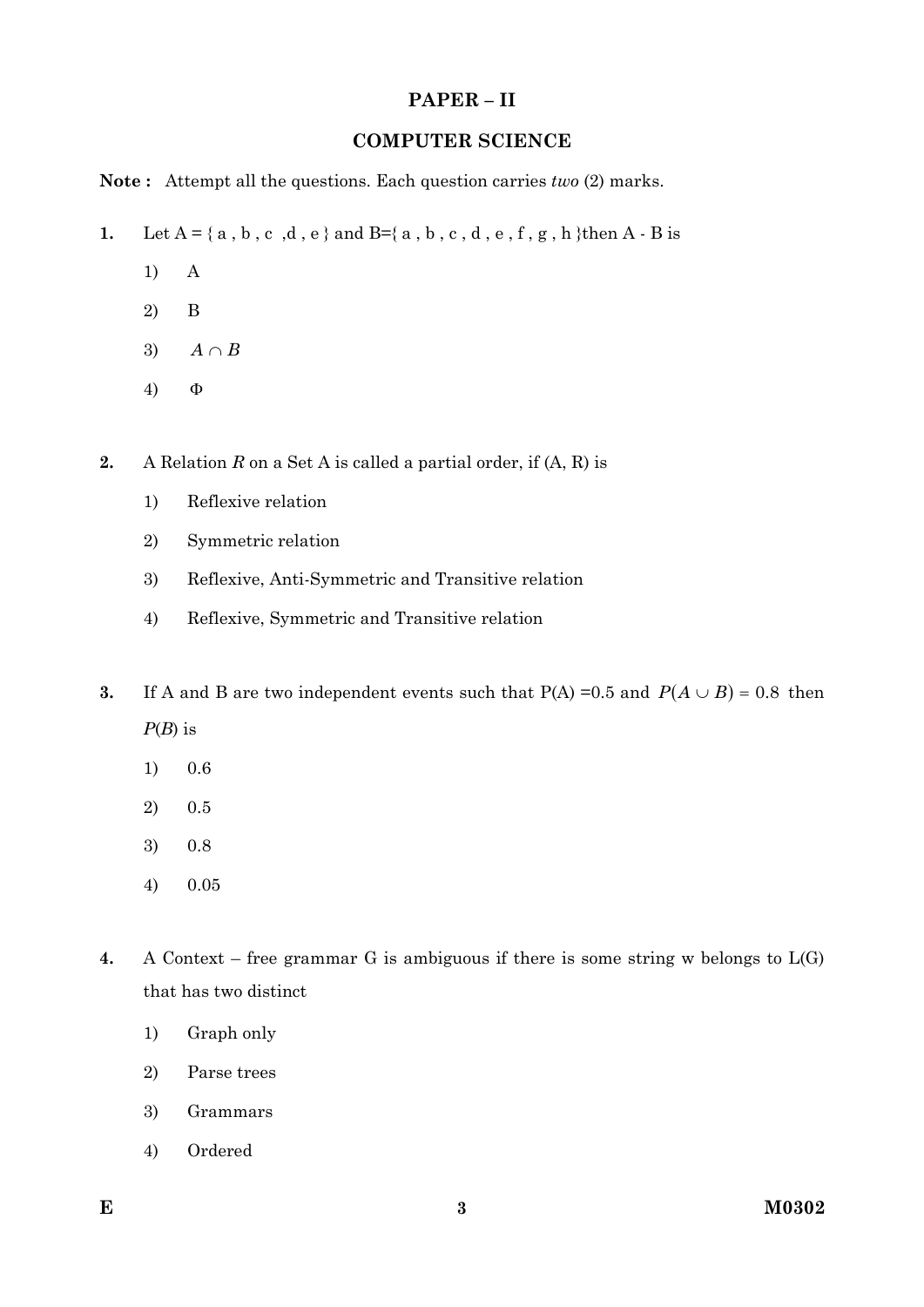- **5.** An FSM can be considered to be a TM
	- 1) Of finite tape length, rewinding capability and unidirectional tape movement
	- 2) Of finite tape length, without rewinding capability and unidirectional tape movement
	- 3) Of finite tape length, without rewinding capability and bidirectional tape movement
	- 4) Of finite tape length, rewinding capability and bidirectional tape movement
- **6.** The functional difference between SR flip-flop and JK flip-flop is that
	- 1) JK flip-flop is faster than SR flip-flop
	- 2) JK flip-flop has a feed back path
	- 3) JK flip-flop accepts both inputs
	- 4) JK flip-flop does not require external clock
- **7.** The black box in the following figure consists of a minimum complexity circuit that uses only AND, OR and NOT gates. The function  $f(x, y, z) = 1$  whenever *x*, *y* are different and 0 otherwise. In addition the 3 inputs *x, y, z* are never all the same value. Which of the following equation lead to the correct design for the minimum complexity circuit?



- 1)  $x'y + xy'$
- 2)  $x + y'z$
- 3)  $x'y'z' + x y'z$
- 4)  $xy + y'z + z'$

#### **M0302 E**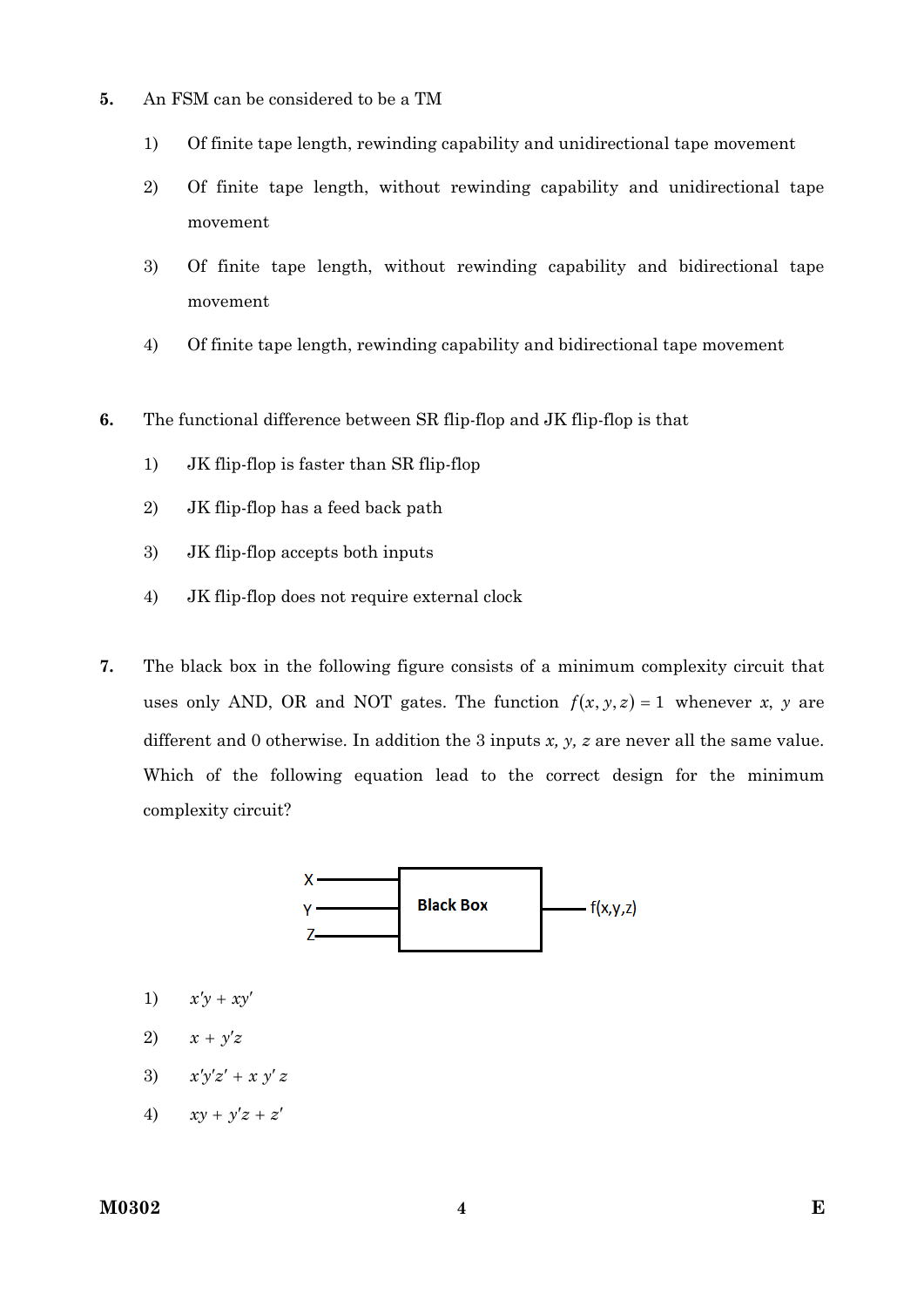- **8.** The dual of the switching function  $x + yz$  is:
	- 1)  $x + yz$
	- 2)  $\overline{x} + \overrightarrow{y} \overline{z}$
	- 3)  $x(y + z)$
	- 4)  $\overline{x}(\overline{y} + \overline{z})$
- **9.** The sum of two hexadecimal numbers 23D and 9AA gives the hexadecimal number
	- 1) AF7
	- 2) BF6
	- 3) BE7
	- 4) BE5

**10.** An AND gate has 7 input. How many input words are in its truth table?

- 1) 64
- 2) 32
- 3) 16
- 4) 128
- **11.** Functions defined with class name are called as
	- 1) Inline function
	- 2) Friend function
	- 3) Constructor
	- 4) Static function
- **12.** Identify the incorrect file opening mode from the following.
	- 1) r
	- 2) w
	- 3) x
	- 4) a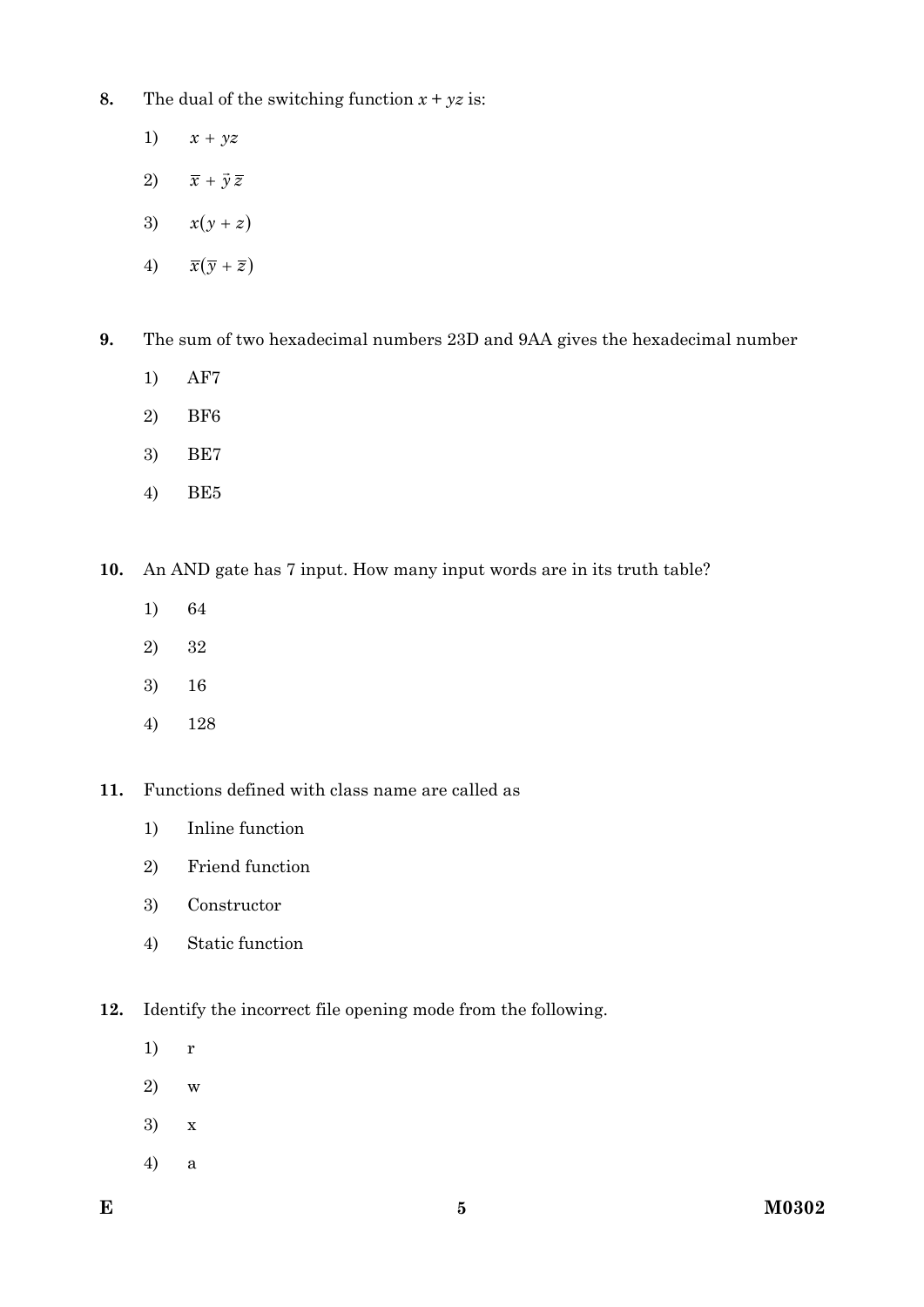**13.** Choose the correct statement that is a combination of these two statements,

Statement 1: char \*p;

Statement 2:  $p = (char*)$  malloc(100);

- 1) char  $p = *m$ alloc(100);
- 2) char  $\approx p = \frac{(\text{char} \cdot \text{smalloc}(100))}{(p^2 p^2)}$
- 3) char  $*_{p} = (char)$  malloc(100);
- 4) None of the above
- **14.** Which operator is having the highest precedence?
	- 1) postfix
	- 2) unary
	- 3) shift
	- 4) equality

**15.** The operator used for dereferencing or indirection is

- 1) \*
- 2) &
- $3)$  ->
- $4)$  ->>
- **16.** A relation is in –––––––––––––– if an attribute of a composite key is dependent on an attribute of other composite key.
	- 1) Normal Form
	- 2) BCNF
	- 3) 1NF
	- 4) 2NF

**M0302** 6 **E**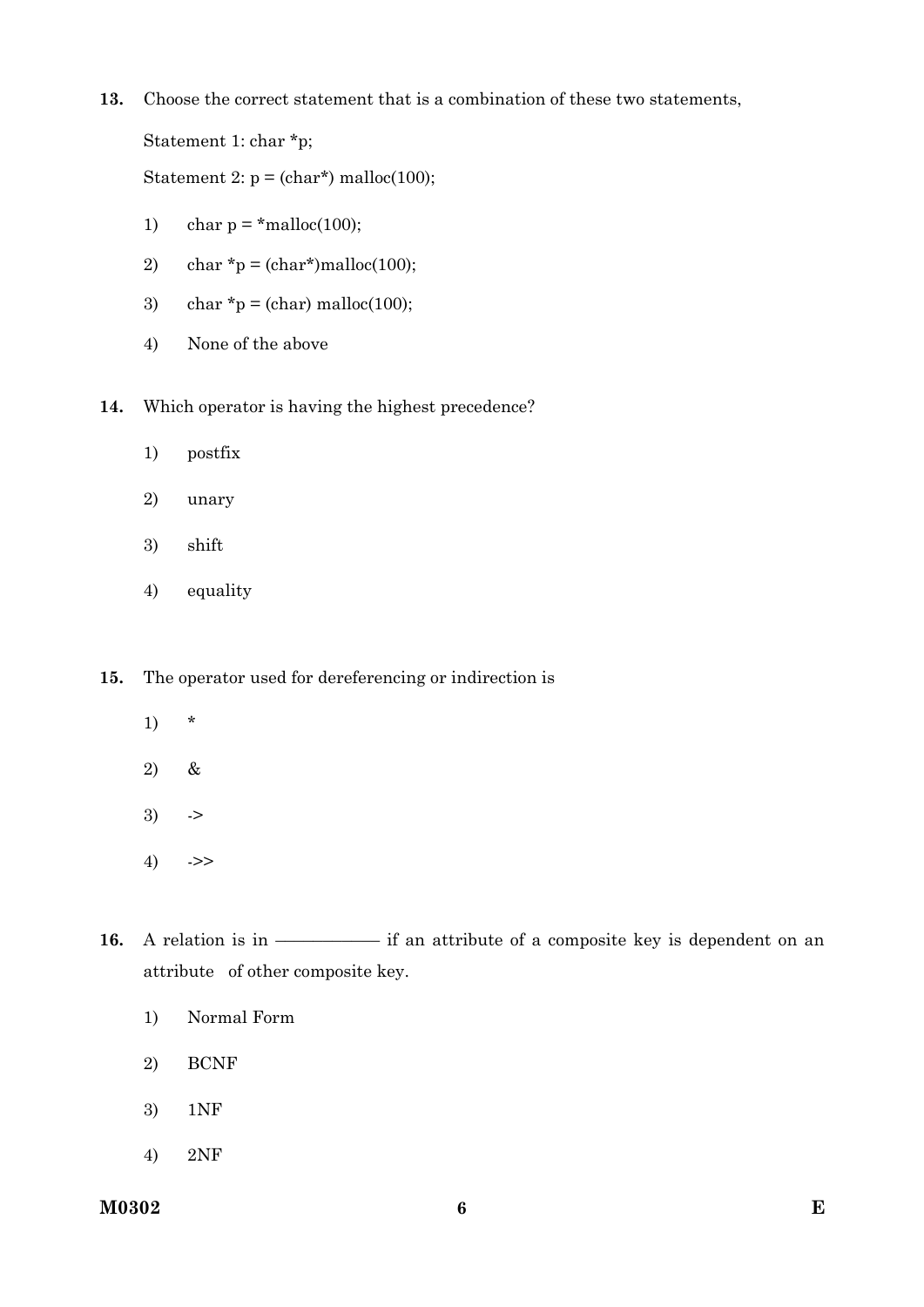**17.** ––––––––––– refers to the accuracy and consistency of data stored in a database.

- 1) Entity
- 2) Attributes
- 3) Primary Key
- 4) Data Integrity

**18.** ––––––––––– act as a cross-reference between tables.

- 1) Primary Key
- 2) Candidate Key
- 3) Foreign Key
- 4) Super Key

**19.** A synonym is an alias for ––––––––––– object

- 1) Schema
- 2) Sequence
- 3) Segment
- 4) View

20. —––––––––– type of relational database which incorporate concepts of object database

- 1) Functional object system
- 2) Behavioral relational system
- 3) Extended relational system
- 4) Extended objects system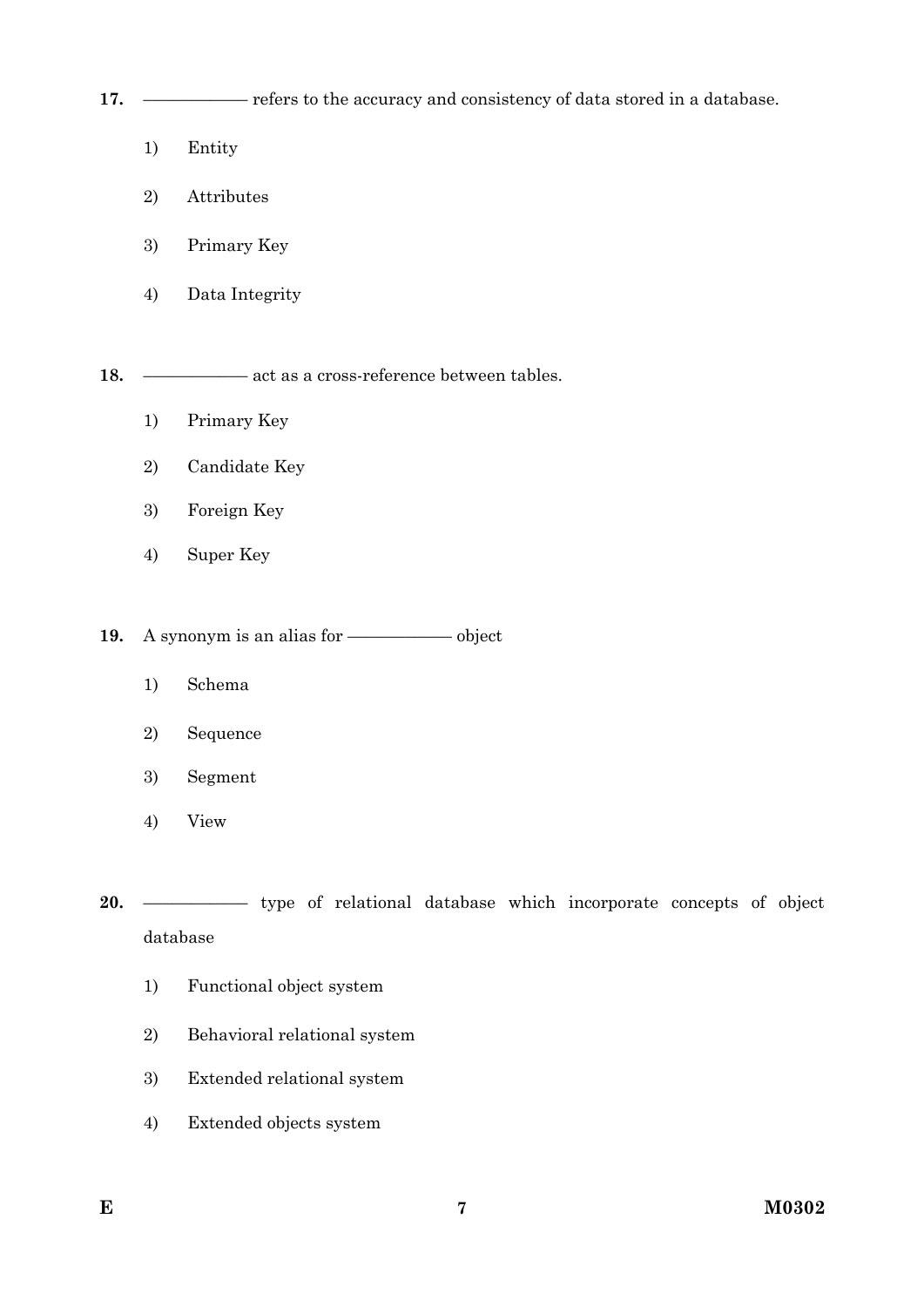- **21.** The Postfix equivalent of prefix expression /+*PQ-RS* is
	- 1) PQ+RS/-
	- 2) PQ+RS-/
	- 3) PQRS+-/
	- 4) PQ+/RS-
- **22.** Which of the following data structure is most suitable for implementing recursive computations?
	- 1) Stack
	- 2) Queue
	- 3) Array
	- 4) Linked List
- **23.** Which type of traversal on a binary tree resembles the depth first search of a graph?
	- 1) Postorder
	- 2) Preorder
	- 3) Inorder
	- 4) Level Order
- **24.** Find the indegree of node  $V_2$  for a directed Graph *G*, represented in the following adjacency matrix

|                 | $V_1$ | $V^{\vphantom{\dagger}}_2$ | $\,V_3$ | $\,V_4$ |
|-----------------|-------|----------------------------|---------|---------|
| $V_1$           | 0     |                            |         | I)      |
| $V_{2}$         | 0     | $\overline{0}$             | 0       |         |
| $\mathcal{V}_3$ | 0     |                            | 0       |         |
| $\,V_4$         |       |                            | 0       |         |

- 1) 0
- 2) 1
- 3) 2
- 4) 3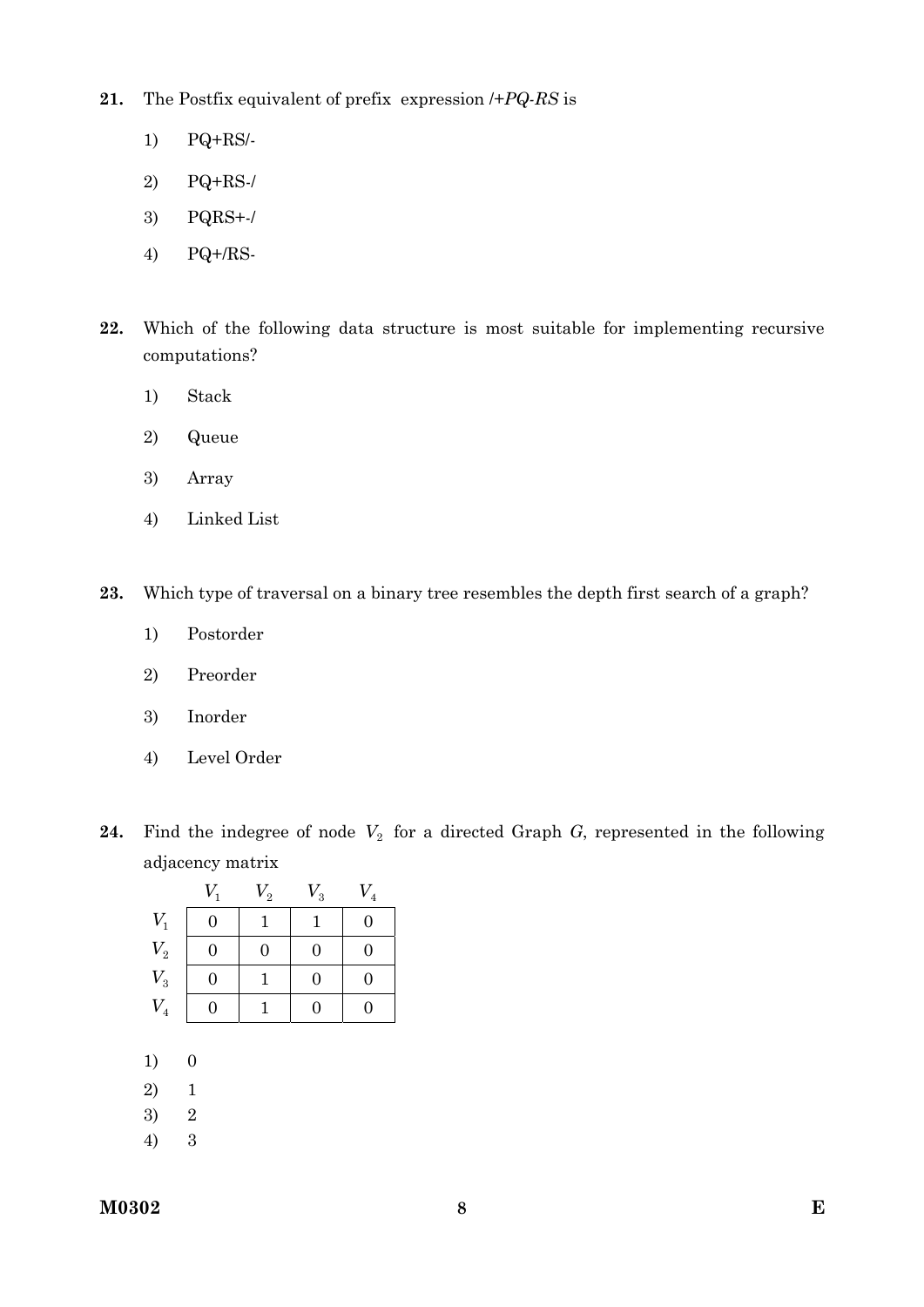- **25.** The average search time of hashing with linear probing will be less if the load factor
	- 1) is far less than one
	- 2) equals one
	- 3) is far greater than one
	- 4) is greater than one
- **26.** Which of the following connects two or more networks and provides necessary translation?
	- 1) Protocol
	- 2) Interface
	- 3) Gateway
	- 4) Physical medium
- **27.** "BAUD" rate means
	- 1) The number of bits transmitted per unit time
	- 2) The number of bytes transmitted per unit time
	- 3) The rate at which the signal changes
	- 4) The number of bits transmitted per unit second
- **28.** The entire hostname has a maximum of
	- 1) 255 characters
	- 2) 127 characters
	- 3) 63 characters
	- 4) 31 characters
- **29.** Which of the following devices direct network traffic based not by MAC addresses but by software-configured network addresses?
	- 1) Router
	- 2) Hub
	- 3) Bridge
	- 4) NIC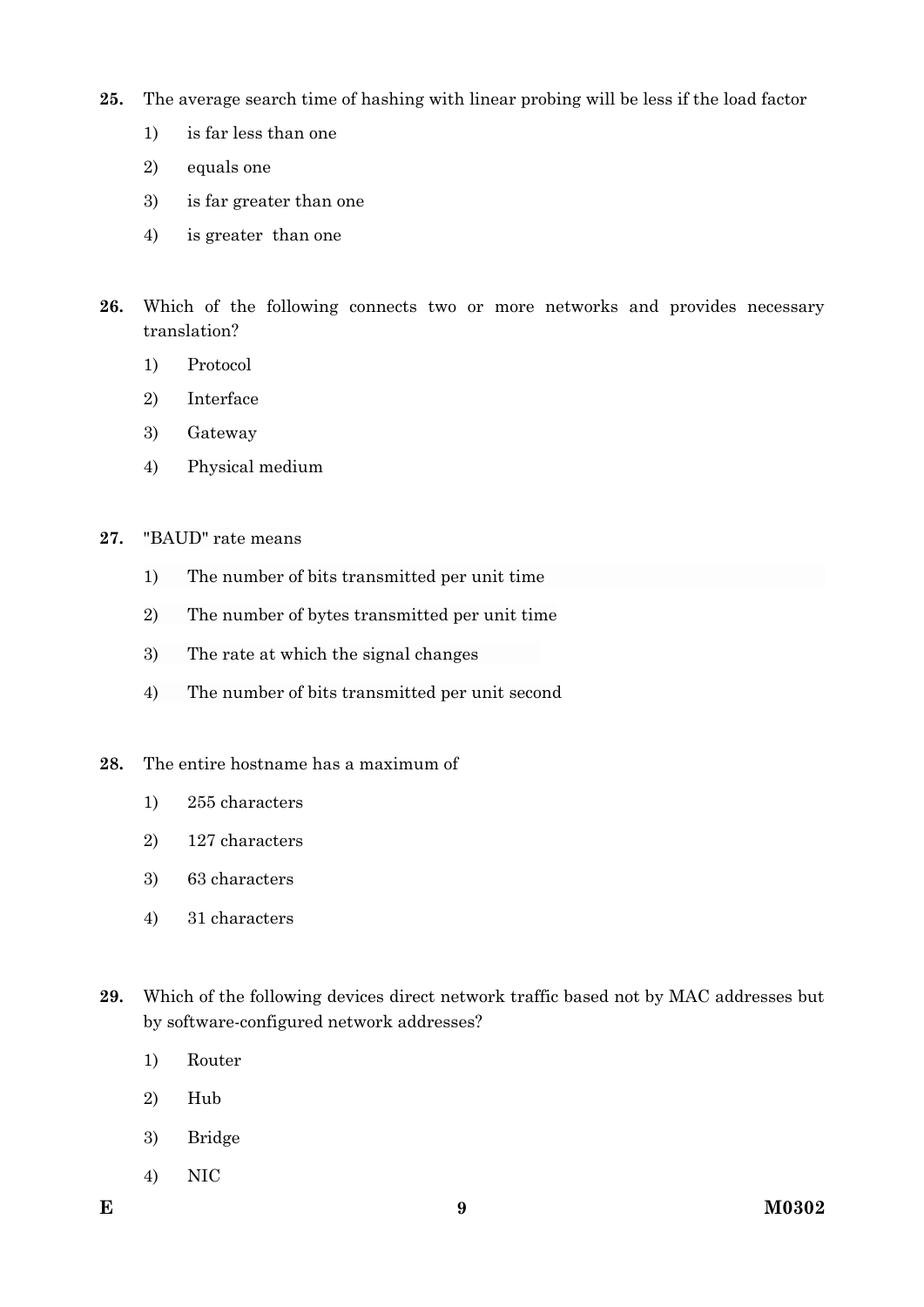**30.** Telephone companies normally provide a voltage of ––––––––––– to power telephones

- 1)  $+24$  volts DC
- 2)  $-24$  volts DC
- 3)  $+48$  volts DC
- 4) –48 volts DC

**31.** The identification of common sub-expression and replacement of run-time computations by compile-time computations is

- 1) local optimisation
- 2) loop optimization
- 3) constant folding
- 4) data flow analysis

**32.** ––––––––––– is the first step in the evolution of programming languages.

- 1) machine language
- 2) assembly language
- 3) code language
- 4) high level language

**33.** Which of the following *allows data transfer between memory and peripherals*?

- 1) Microprocessor
- 2) DMA technique
- 3) Register
- 4) Decoder

**M0302 h** 10 **E**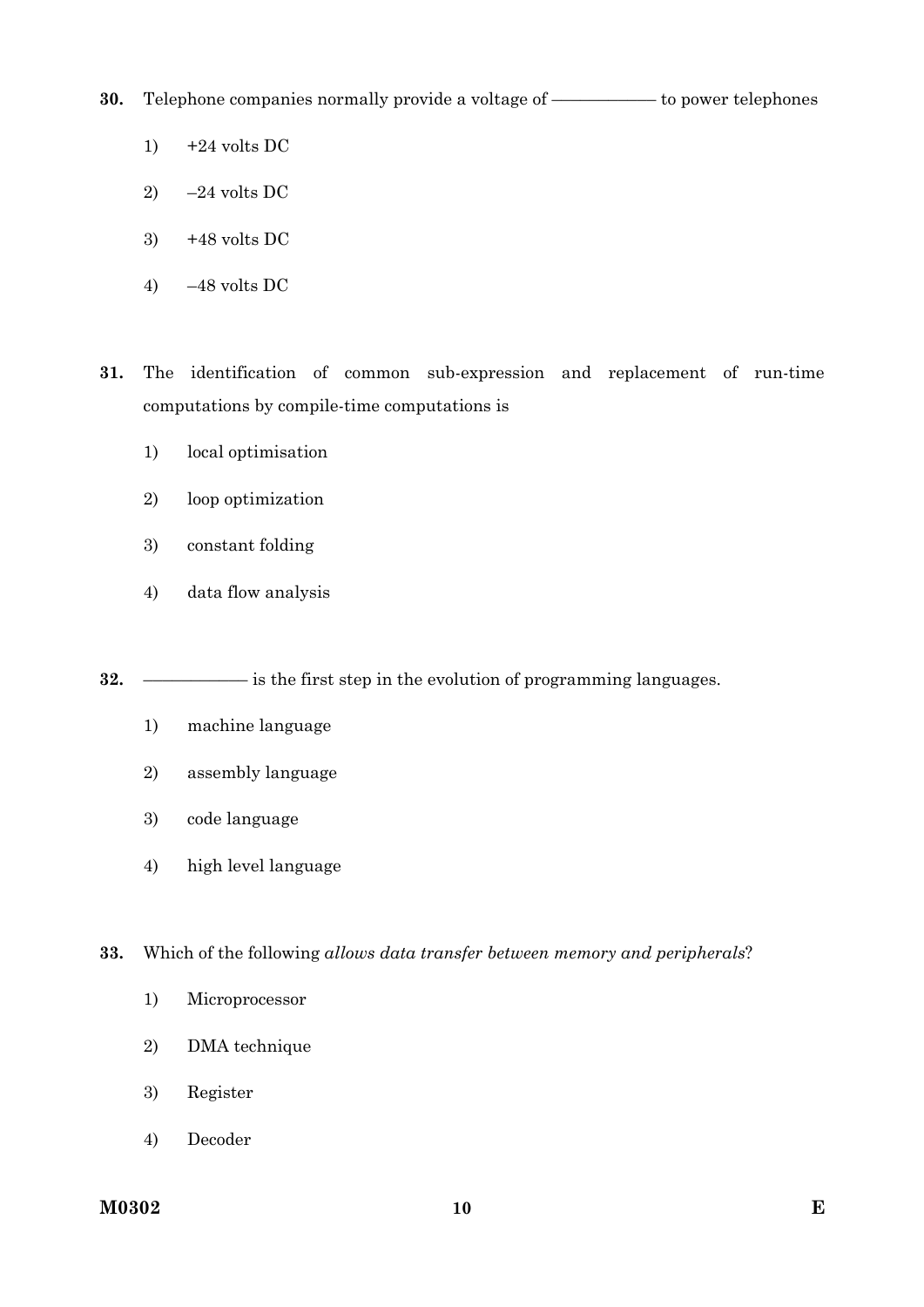- **34.** What is the function of YACC command in compilation process?
	- 1) token splitting
	- 2) parser generation
	- 3) intermediate-code generation
	- 4) code generation
- **35.** From this context-free grammar  $E \approx E * E$ ,

which of the following can be arrived by leftmost-derivation?

- (a)  $E \Rightarrow E * I$
- (b)  $E \Rightarrow I * E$
- (c)  $E \Rightarrow a * E$
- 1) only (a)
- 2) only (b)
- 3) only (c)
- 4) both (b) and (c)

### **36.** Fork is

- 1) the dispatching of a task
- 2) the creation of a new job
- 3) the creation of a new process
- 4) increasing the priority of a task
- **37.** If there are 32 segments, each of size 1 K byte, then the logical address should have
	- 1) 13 bits
	- 2) 14 bits
	- 3) 15 bits
	- 4) 16 bits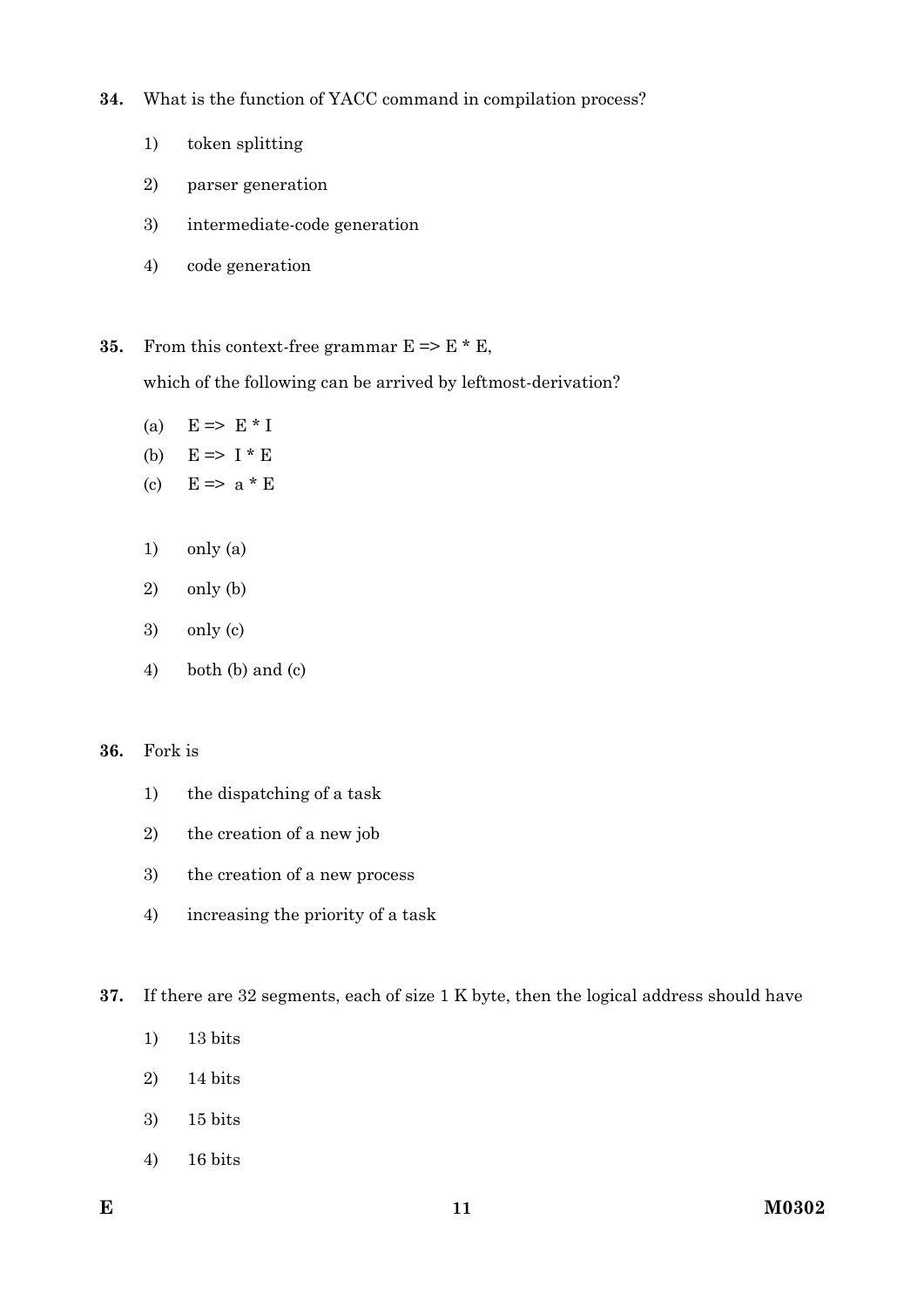- **38.** Which of the following scheduling algorithms is non-preemptive?
	- 1) Round Robin
	- 2) First-In First-Out
	- 3) Multilevel Queue Scheduling
	- 4) Multilevel Queue Scheduling with Feedback
- **39.** The process state transition diagram in the following Figure is representative of



- 1) a batch operating system
- 2) an operating system with a preemptive scheduler
- 3) an operating system with a non-preemptive scheduler
- 4) a uni-programmed operating system
- **40.** The differences between malloc( ) and calloc( ) are:
	- 1) Malloc is used for dynamic allocation of memory, while calloc can't be used for that purpose
	- 2) Malloc needs only one argument. while calloc needs two.
	- 3) unlike malloc, calloc allocates memory and initializes it to 0.
	- 4) Both (2) and (3)
- **41.** The correct formula for Schedule performance index is,
	- 1) SPI = BCWS/BCWP
	- 2)  $SPI = BCWP/BCWS$
	- 3) SPI=BCWP BCWS
	- 4) SPI=BCWP + BCWS

### **M0302 E**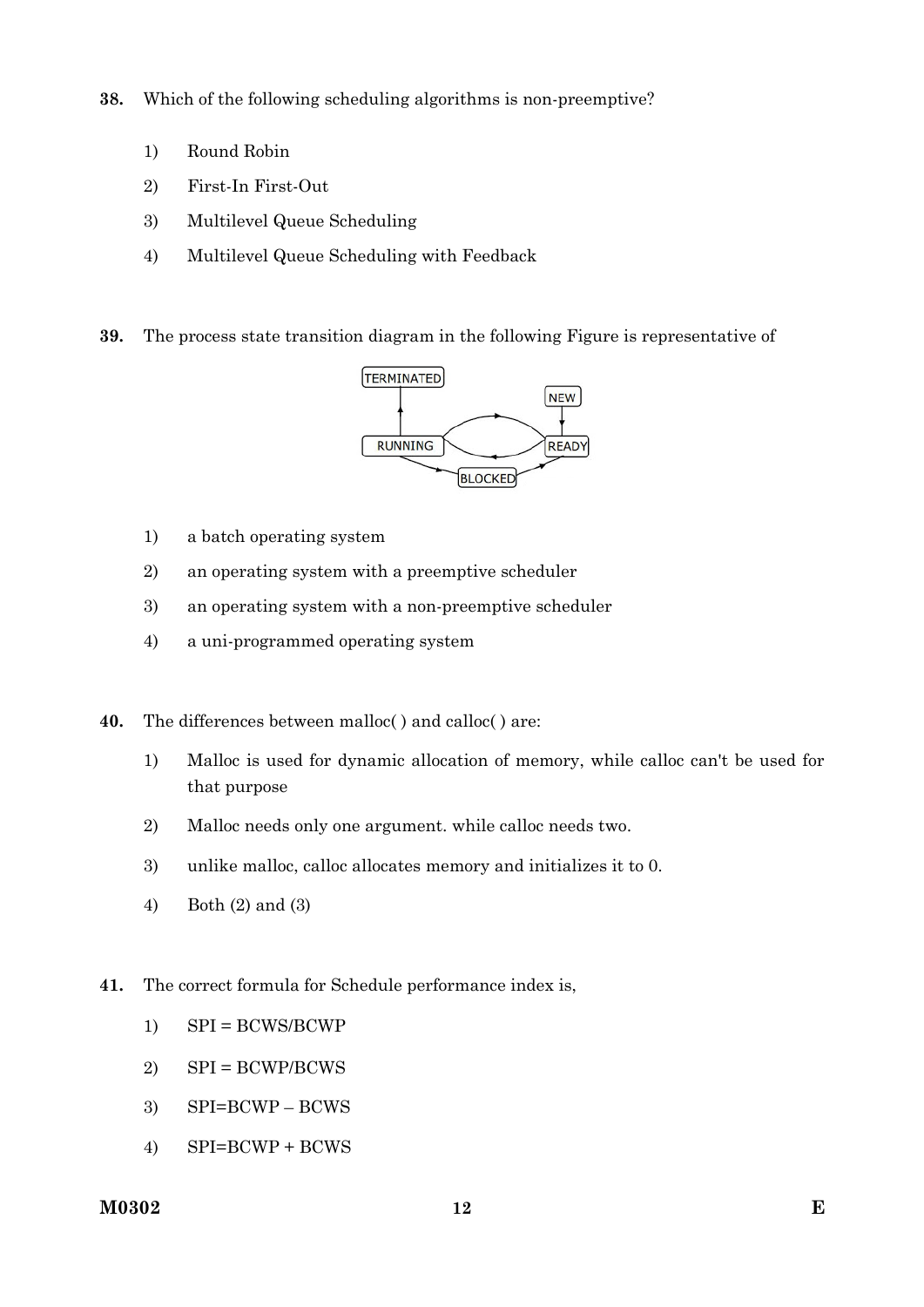- **42.** SRD stands for
	- 1) Software Requirements Definition
	- 2) Structured Requirements Definition
	- 3) Software Requirements Diagram
	- 4) Structured Requirements Diagram
- **43.** Changes made to an information system to add the desired but not necessarily the required features is called
	- 1) Preventative maintenance
	- 2) Adaptive maintenance
	- 3) Corrective maintenance
	- 4) Perfective maintenance
- **44.** Optimization, Defect Prevention, and Quality Control. Its come under the
	- 1) CMM Level 2
	- 2) CMM Level 3
	- 3) CMM Level 4
	- 4) CMM Level 5
- **45.** What would be investigated during Requirements analysis?
	- 1) System performance, Test Scheduling, Organizational Structure
	- 2) Languages, Platforms, Competition
	- 3) System Context, User Populations, User Tasks
	- 4) Verification, Formal Methods, Accuracy

- 1) conf
- 2) ps-a
- 3) setenv
- 4) id

**<sup>46.</sup>** ––––––––––– command lists the host name, PVM daemon task id, architecture type, and relative speed rating.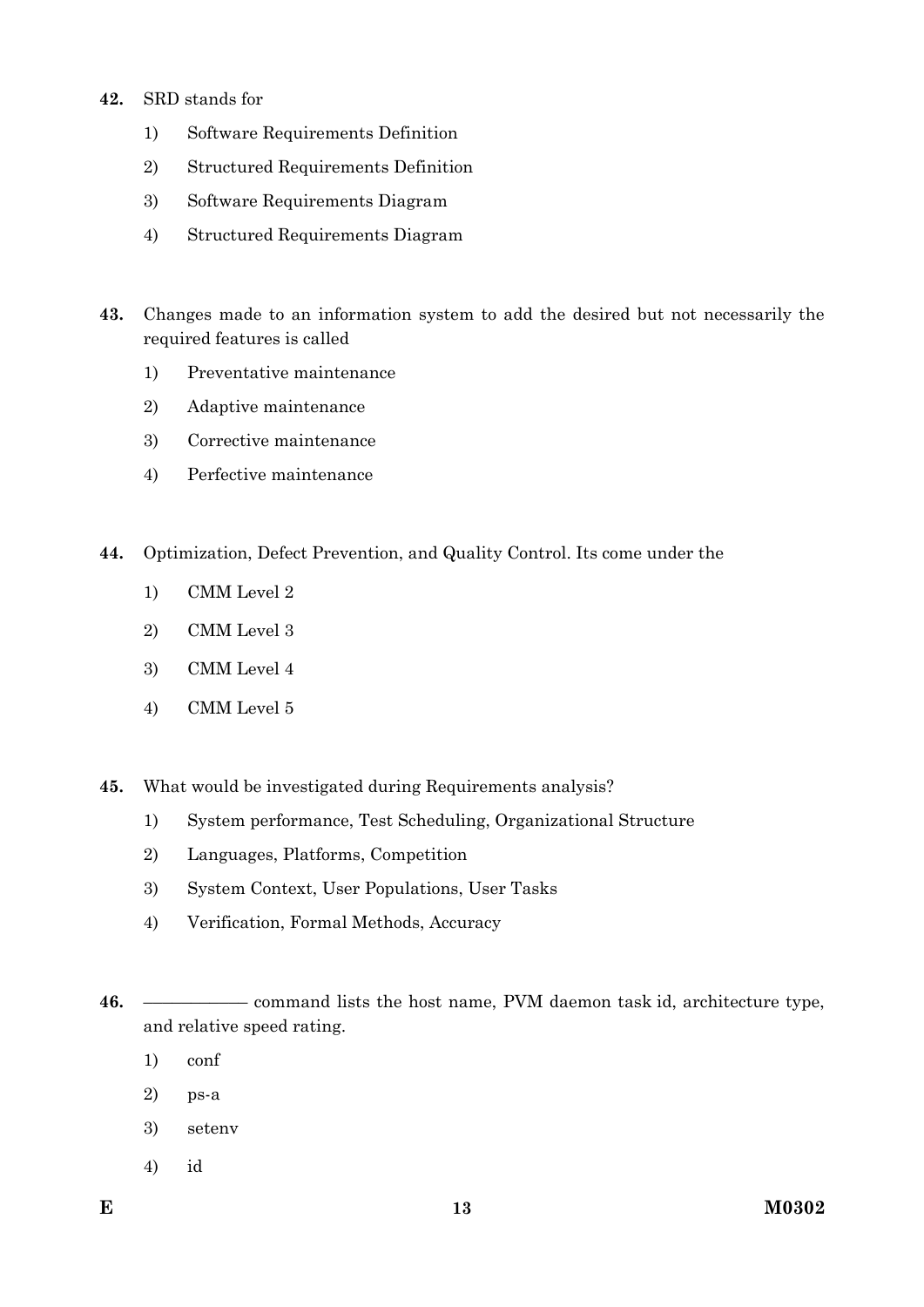- **47.** DHCP stands for
	- 1) Dynamic Host Configuration Protocol
	- 2) Digital Host Communication Provider
	- 3) Digital Host Communication Protocol
	- 4) Dynamic Host Configuration Provider
- **48.** Which IEEE 802.11 Extension provides AES and DES security standards?
	- 1) 802.11a
	- 2) 802.11b
	- 3) 802.11g
	- 4) 802.11i
- **49.** Given desired class *C* and population P, lift is defined as
	- 1) the probability of class *C* given population *P* divided by the probability of *C* given a sample taken from the population.
	- 2) the probability of population *P* given a sample taken from *P*.
	- 3) the probability of class *C* given a sample taken from population *P*.
	- 4) the probability of class *C* given a sample taken from population *P* divided by the probability of *C* within the entire population *P*.
- **50.** A variation of the star schema that allows more than one central fact table.
	- 1) snowflake schema
	- 2) linked strar schema
	- 3) distributed star schema
	- 4) constellation schema

————————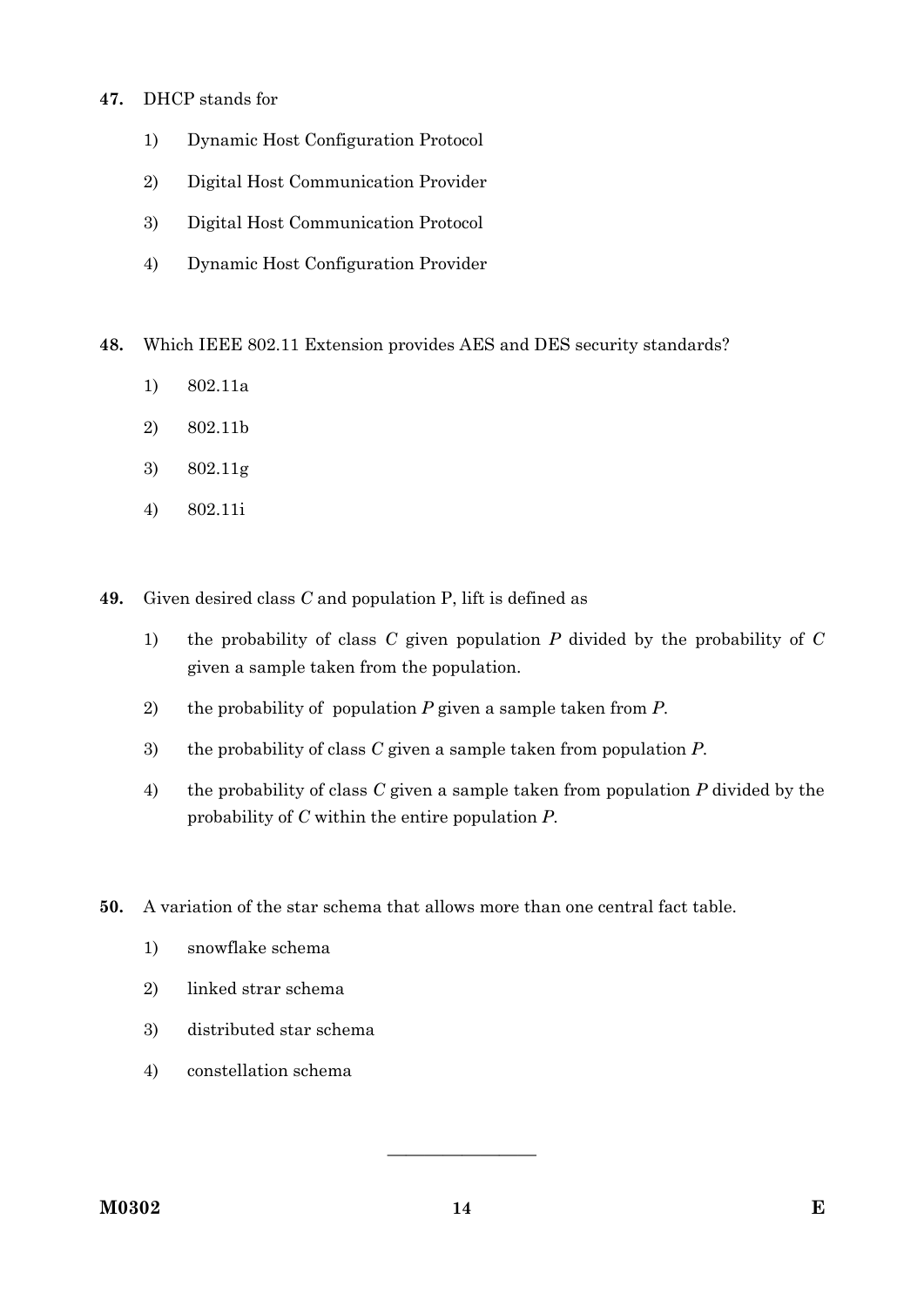# **ROUGH WORK**